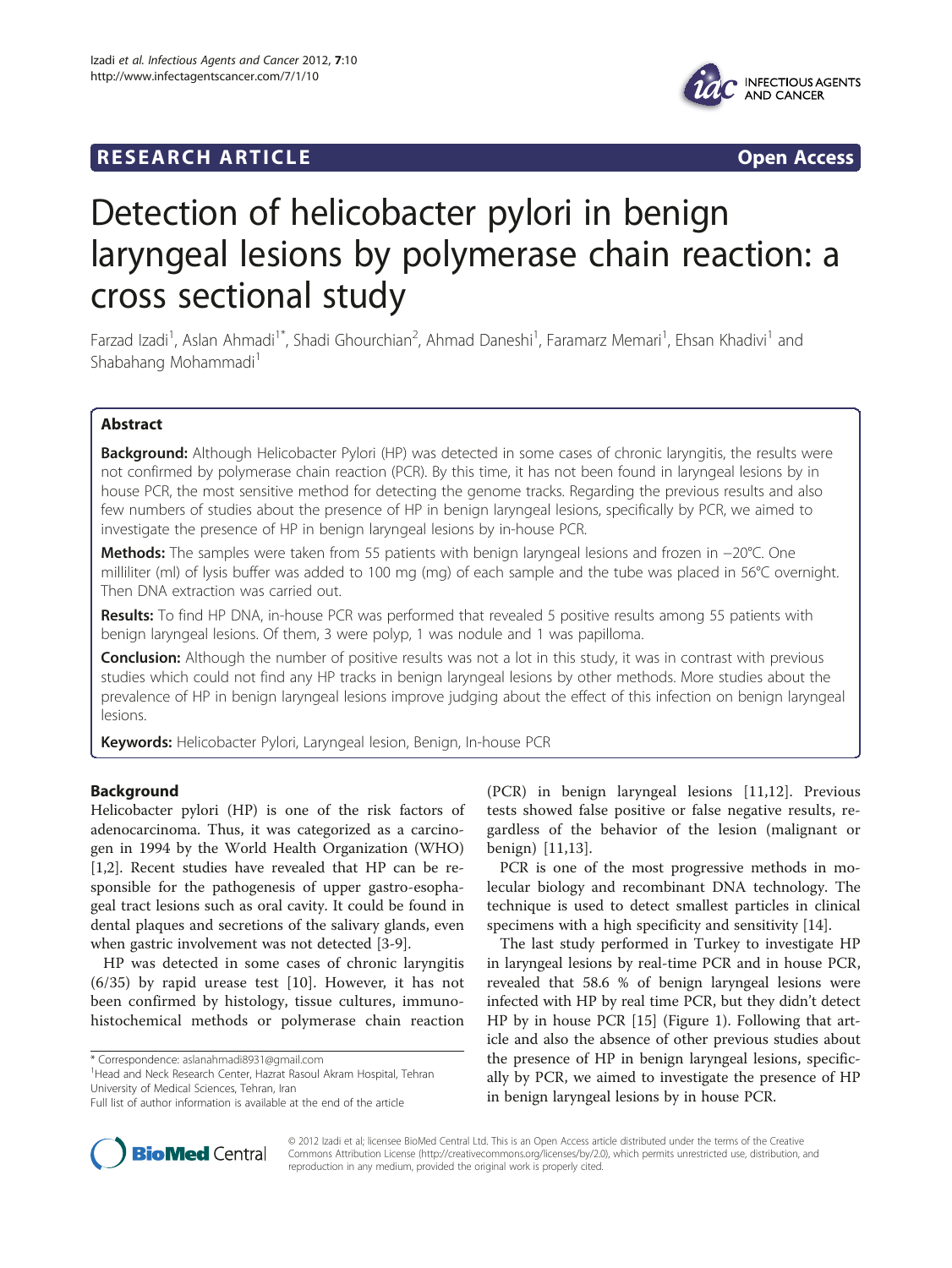<span id="page-1-0"></span>

# Methods

#### Ethical approval

The protocol of this study was approved by the institutional review board of the ENT research center of Rasul-e-Akram Hospital, Tehran University of Medical Sciences (TUMS). Before starting the investigation, verbal consent was established and the aim of the study was explained to all participants. Our patients did not agree to undergo endoscopy for investigation of HP in stomach.

To diagnose patients' disorders, the specimens were obtained from laryngeal masses. It was used for our study, if the diagnosis was confirmed as a benign laryngeal lesion. The costs were supported by the institutional board.

# Study design and participants

This study was an observational cross-sectional study. Fifty five specimens with confirmed benign laryngeal lesion were evaluated for HP existence in the involved tissue. The patients with the symptoms of gastroesophageal reflux disease (GERD) or positive history of using anti-HP drugs during the last month were excluded from the study.

Patients with GERD symptoms usually use some anti HP drugs even when the diagnosis is not confirmed with the gold standard. Regarding the ethical aspects of the study, we could not use 24-h PH monitoring (as the gold standard) or upper gastrointestinal tract endoscopy for the diagnosis. To make sure that the entered patients did not use any anti HP drugs, we examined the patients with GERD symptoms.

Any kinds of manipulations of intact and healthy laryngeal tissue can interfere with the vocal cords strength. In the other hand, designing the control group in our study should be based on the prevalence of the HP among intact laryngeal tissues. Regarding the illegal aspects of case–control study, we did not consider any control groups for our study. To compare the results with the frequency of HP in healthy tissues, we searched for other investigations despite the illegal entity of the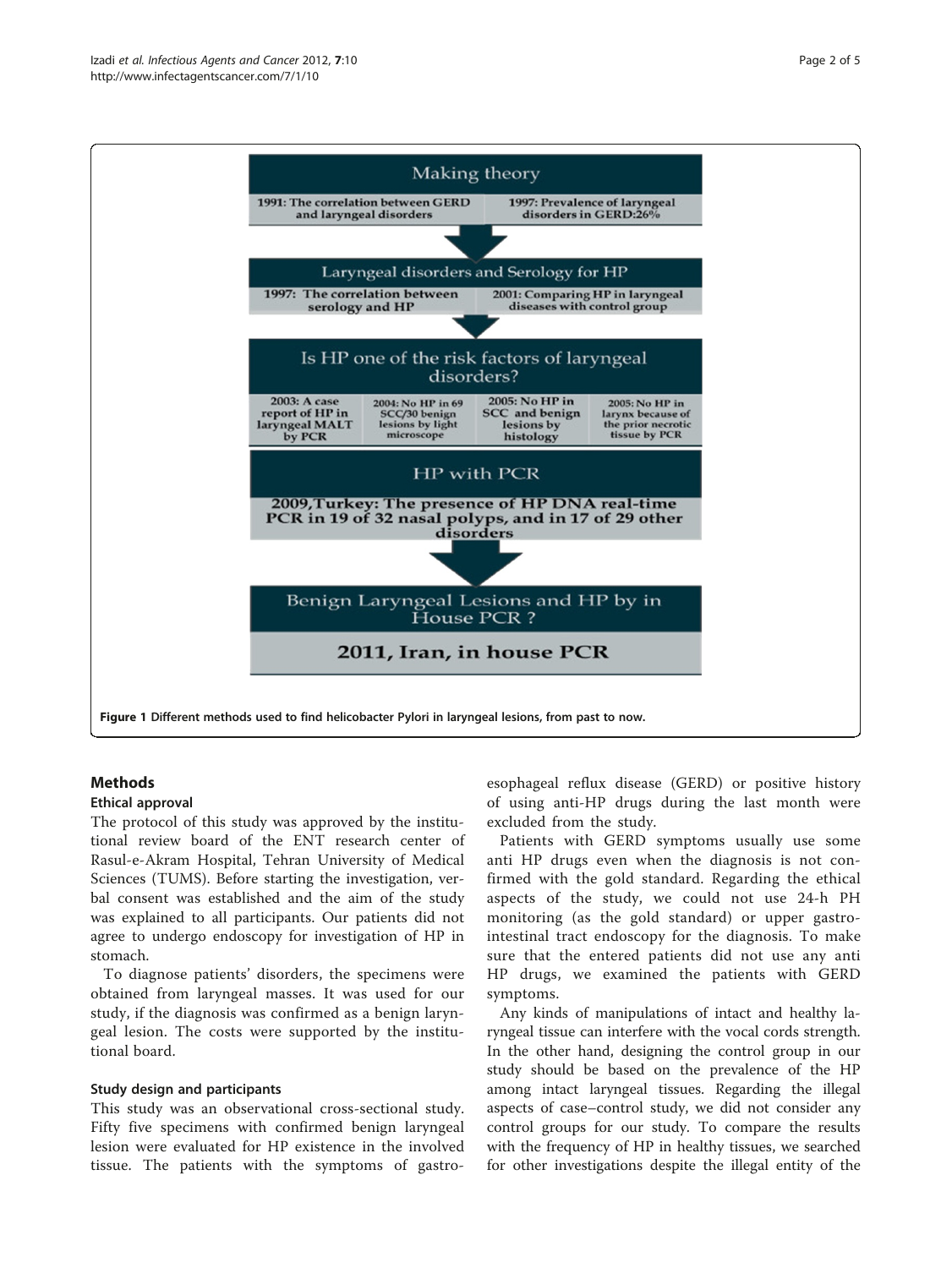<span id="page-2-0"></span>method. No previously reported prevalence of HP in intact laryngeal tissue was found for comparison.

#### Preparation of tissue samples

The tissue samples  $(2 \times 2.5 \text{ mm of the laryngeal lesion})$ were extracted from 55 patients with benign laryngeal lesions in Rasul-e-Akram hospital. They were transferred to media in normal saline and frozen to –20°C.

# DNA extraction

A hundred mg of each sample was added to 1mililiter (mL) of lysis buffer (containing of 2 mg (mg)/mL, proteinase K) and the tube was placed in 56°C overnight. Then DNA extraction was carried out according to Phenol-Chloroform extraction method. It was kept in –20°C.

# Primers design

Two20-baseprimers:upstreamprimer1520–1522nucleotide position (n.p.):5'-3' AATACACCAACGCCTCCAAG and downstream primer, 1935–1955 nucleotide position (n.p.): 5'-3' ATCTCAAGCTAACAGCCAAAA) were designed by primer 3 computer software. Analysis of primers by BLAST software showed that both primers had 100% homology with HP genome and could identify different strains. These primers targeted CagA gene of HP (full genome sequence NCBI: FJ42821501 associated number) andamplifieda496-pbfragment.

#### In-house PCR optimization

PCR optimization was performed using various amounts of magnesium chloride 2 (MgCl2), dNTPs, primers and different annealing temperatures using several dilution of template DNA. To amplify the fragments in each sample, 10 μl (1 μg) extracted DNA was added to a reaction mixture containing dNTPs, 200 μM; 10 pmol of each primer, MgCl2 1 μl; 50 mM and Taq DNA polymerase, 1U; (Ferments, Lithuania) in a total reaction volume of 25 μl. The samples were amplified for 40 cycles in an oil free automated thermal, verity of ABI, USA consisting of first denaturation at 94°C for 5 min, followed by cycles of denaturation at 94°C for 30 s, annealed at 50°C for 30 s and extension at 72°C for 40 s, with a final incubation at 72°C for 5 min. The PCR products were separated on 3 % agarose gel and stained with 3 μg/ml ethidium bromide solution. The stained gel was photo grated using gel documentation instrument with a digital imaging camera system (UV tech, Germany).

#### Check list and analysis

To gather patients' data, the drug history specially any anti HP drugs, and the results of their own biopsies and in-house PCR, were entered to a self-designed check list. We used SPSS software version17 for analysis.

To describe the prevalence of different qualitative variables descriptive indexes were used. Also mean and

standard deviation (SD) were used to present quantitative variables.

#### Results

Of 55 patients, 33 (60 %) were male. The mean age was  $22 \pm 10.57$  years old with the range of 5 to 55 years of age. None of the patients used any drugs during the last month. None of them had any symptoms of GERD. Also the patients didn't undergo any upper gastroesophageal tract manipulations, previously. Polyp was the most prevalent disorder among our patients (38.18 %). The prevalence of positive results among each group of patients is shown in Table 1.

In-house PCR of HP DNA revealed positive results in 5 of 55 patients (9.09 %). Fifty five specimens included 21polyps (38.18 %), 14 nodules (25.45 %) and 20 cases of papillomatosis (36.36 %). Of the specimens which were positive for HP, 3 (60 %) were polyp, 1 (20 %) was nodule and 1 (20 %) was papilloma.

## **Discussion**

HP was identified as a risk factor for lots of malignancies. About half of the persons around the world are infected by HP [\[16,17](#page-4-0)].

If HP involves the parts surrounding the lower esophageal sphincter, the probability of GERD increases. GERD increases the risk of malignancies in upper parts of gastro-esophageal tract. Of the organs located in the tract, larynx is prone to laryngeal carcinoma [[18](#page-4-0),[19](#page-4-0)]. Also HP can be one of the risk factors of nasal polyp by causing chronic inflammation [[11,20-24\]](#page-4-0).

Among the studies investigated the relationships between GERD and laryngeal injuries, Koufman showed that 40–60 % of patients with voice disorders were presented by reflux symptoms [\[25](#page-4-0)]. Batch found the prevalence of 63 % of esophagitis in patients with laryngitis [[26\]](#page-4-0). Paterson detected GERD in 26 % of patients with laryngeal disorders [[27\]](#page-4-0). Because HP infection in stomach and so its distribution to esophagus was prevalent among the Iranian people [[28](#page-4-0)], we didn't investigate HP in esophagus in our study. In addition, our patients didn't agree to undergo endoscopy. But HP infection was not usual in larynx.

In 2004, Ahmet Kizilay, et al. refused the presence of HP in their specimens from 69 cases with squamus cell carcinoma (SCC) and 30 patients with non-neoplastic

|                                        | Table 1 The prevalence of positive results among 55 |  |
|----------------------------------------|-----------------------------------------------------|--|
| patients with benign laryngeal lesions |                                                     |  |

| Polyp: 21 (38.18 %) | Nodule: 14<br>$(25.45\% )$ | Papilomatosis: 20<br>$(36.36\%)$ |
|---------------------|----------------------------|----------------------------------|
| Positive results:   | Positive results:          | Positive results:                |
| $3(14.28\%)$        | $1(7.14\%)$                | $1(5\%)$                         |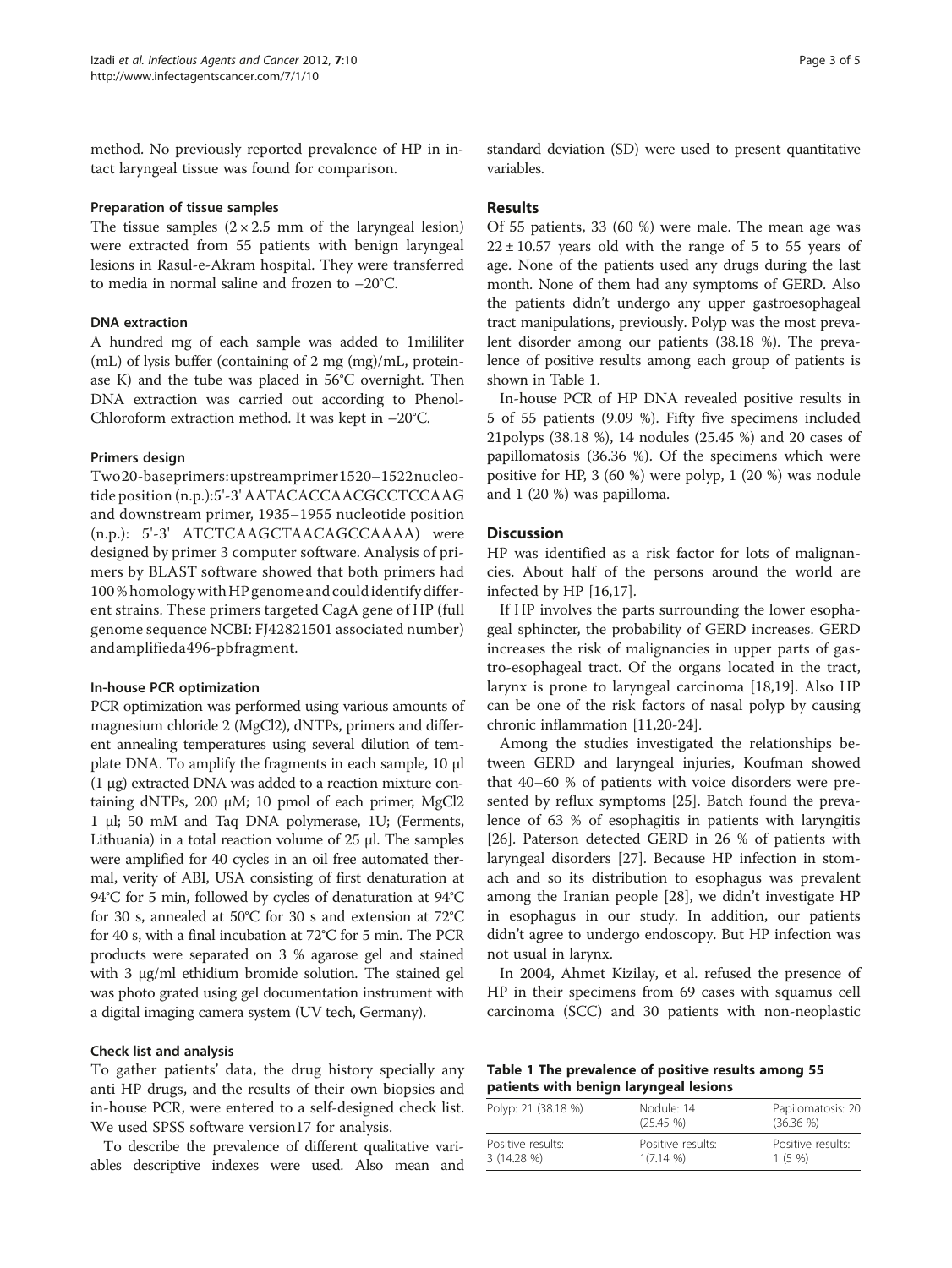<span id="page-3-0"></span>diseases of larynx by using light microscope [[29\]](#page-4-0). Also in the same year, Nihat Akbayir, et al. didn't find HP in the specimens from patients with laryngeal SCC (50) by means of histology [\[11](#page-4-0)].

Furthermore, the presence of HP in malignant laryngeal lesions (by using immunohistochemical methods and light microscope) was compared with the presence of HP in benign laryngeal lesions (by histopathology) [[11\]](#page-4-0).

Prior to invasive methods, some investigators evaluated the serologic changes in HP infected patients and the prevalence of laryngeal cancer. Their results were in conflict. Some studies revealed significant differences between the prevalence of HP in patients with laryngeal cancer and the control group [[29](#page-4-0)-[31](#page-4-0)]. The results of the correlation between HP existence and laryngeal tumors were different [[32](#page-4-0)]. In the other hand, some studies revealed that HP was not detected in malignant laryngeal lesions by immunohistochemical methods but there were some positive results by histological evaluations. Also they did not find HP tracks in specimens with benign laryngeal lesions in that study. The authors supposed that spontaneous eradication of HP in the malignant tissues which are surrounded by atrophic areas is the reason of their findings but this theory could not explain the absence of HP in non-atrophic tissues [\[11\]](#page-4-0). Some articles revealed a high prevalence of HP in patients with squamous cell carcinoma (SCC) of the larynx by serology [\[30,33,34\]](#page-4-0).

According to our search, except a case report in which the diagnosis of HP was confirmed by PCR in a patient with laryngeal MALT lymphoma [\[15](#page-4-0),[35\]](#page-4-0), there was no specific method used for confirming HP in laryngeal cancers without false positive result [\[36](#page-4-0)]. PCR was used in a study in Turkey that studied 32 patients with nasal polyps, 9 patients with SCC, 5 patients with chronic inflammation, 8 cases with laryngeal nodules, 2 cases with laryngeal papillomatosis, 2 with laryngeal polyps, one with laryngeal web, one with laryngeal dysplasia, and one with laryngeal hemangioma. By using real-time PCR, they found HP DNA in 19 of 32 nasal polyps, and in 17 of 29 laryngeal samples with other disorders [[15\]](#page-4-0). Also cag A of HP was found in 30 % of tonsil and adenoid tissues by real-time PCR and in 24.6 % of the same tissues by in house PCR [\[24,37](#page-4-0)] (Table [1](#page-2-0)).

By our investigation, according to the high specificity and sensitivity of in-house PCR, we found HP in the patients with benign laryngeal lesions including polyp, nodule and papilloma.

Although the number of cases in this study was more than other previous studies, most of our patients could not be entered following the usage of anti HP drugs. Most of our patients with papiloma used omeprazole (as a self therapy) to relieve their upper gastrointestinal

symptoms. Thus we missed lots of our cases for this study due to the high prevalence of anti HP drugs consumers among our patients. We excluded patients with GERD symptoms, but because of logical aspects, we could not use 24-h PH monitoring or endoscopy to confirm the diagnosis.

In our study the samples should be sent for pathology and genetic studies. Some of the excised lesions were too small to be divided to two parts and thus we could not investigate HP genomes in some small species.

#### Conclusion

Although the number of our positive results was not a lot, it was in contrast with previous studies which could not find any HP tracks in benign laryngeal lesions by other methods. More studies about the prevalence of HP in benign laryngeal lesions improve judging about the casualty of this infection in benign laryngeal lesions.

#### Abbreviations

HP, helicobacter; PCR, polymerase chain reaction; SD, standard deviation.

#### Competing interests

The authors declare that they have no competing interests.

#### Author details

<sup>1</sup> Head and Neck Research Center, Hazrat Rasoul Akram Hospital, Tehran University of Medical Sciences, Tehran, Iran. <sup>2</sup>Medical student, Students' Scientific Research Center (SSRC) of Tehran University of Medical Sciences, Tehran University of Medical Sciences, Tehran, Iran.

#### Authors' contributions

FI, AD, SM, FM, AA: study concept and design; acquisition, doing the surgeries, revising the article. EK: Laboratory studies, doing PCR, revising the article. SG: Acquisition, analysis and interpretation of data, writing the manuscript, critical drafting of manuscript and revision of manuscript. All authors read and approved the final manuscript.

#### Received: 28 September 2011 Accepted: 19 April 2012 Published: 19 April 2012

#### References

- 1. André AR, Ferreira MV, Mota RM, Ferrasi AC, Pardini MI, Rabenhorst SH: Gastric adenocarcinoma and Helicobacter pylori: correlation with p53 mutation and p27 immunoexpression. Cancer Epidemiol 2010, 34(5):618– 625.
- 2. Fukase K, Kato M, Kikuchi S, Inoue K, Uemura N, Okamoto S, Terao S, Amagai K, Hayashi S, Asaka M, Japan Gast Study Group: Effect of eradication of Helicobacter pylori on incidence of metachronous gastric carcinoma after endoscopic resection of early gastric cancer: an open-label, randomised controlled trial. Lancet 2008, 9636:392–397.
- 3. Dore-Davin C, Heitz M, Yang H, Herranz M, Blum AL, Corthesy-Theulaz I: Helicobacter pylori in the oral cavity reflects handling of contaminants but not gastric infection. Digestion 1999, 60:196–202.
- 4. Nishimura M, Miyajima S, Okada N: Salivary gland MALT lymphoma associated with Helicobacter pylori infection in a patient with Sjögren's Syndrome. *J Dermatol* 2000, 27(7):450-452.
- 5. Song Q, Lange T, Spahr A, Adler G, Bode G: Characteristic distribution pattern of helicobacter pylori in dental plaque and saliva detected with nested PCR. J Med Microbiol 2000, 49:349–353.
- 6. Okuda K, Ishihara K, Miura T, Katakura A, Noma H, Ebihara Y: Helicobacter pylori may have only a transient presence in the oral cavity and on the surface of oral cancer. Microbiol Immunol 2000, 44:385–388.
- 7. Wichelhaus A, Brauchli L, Song Q, Adler G, Bode G: Prevalence of Helicobacter pylori in the adolescent oral cavity: dependence on